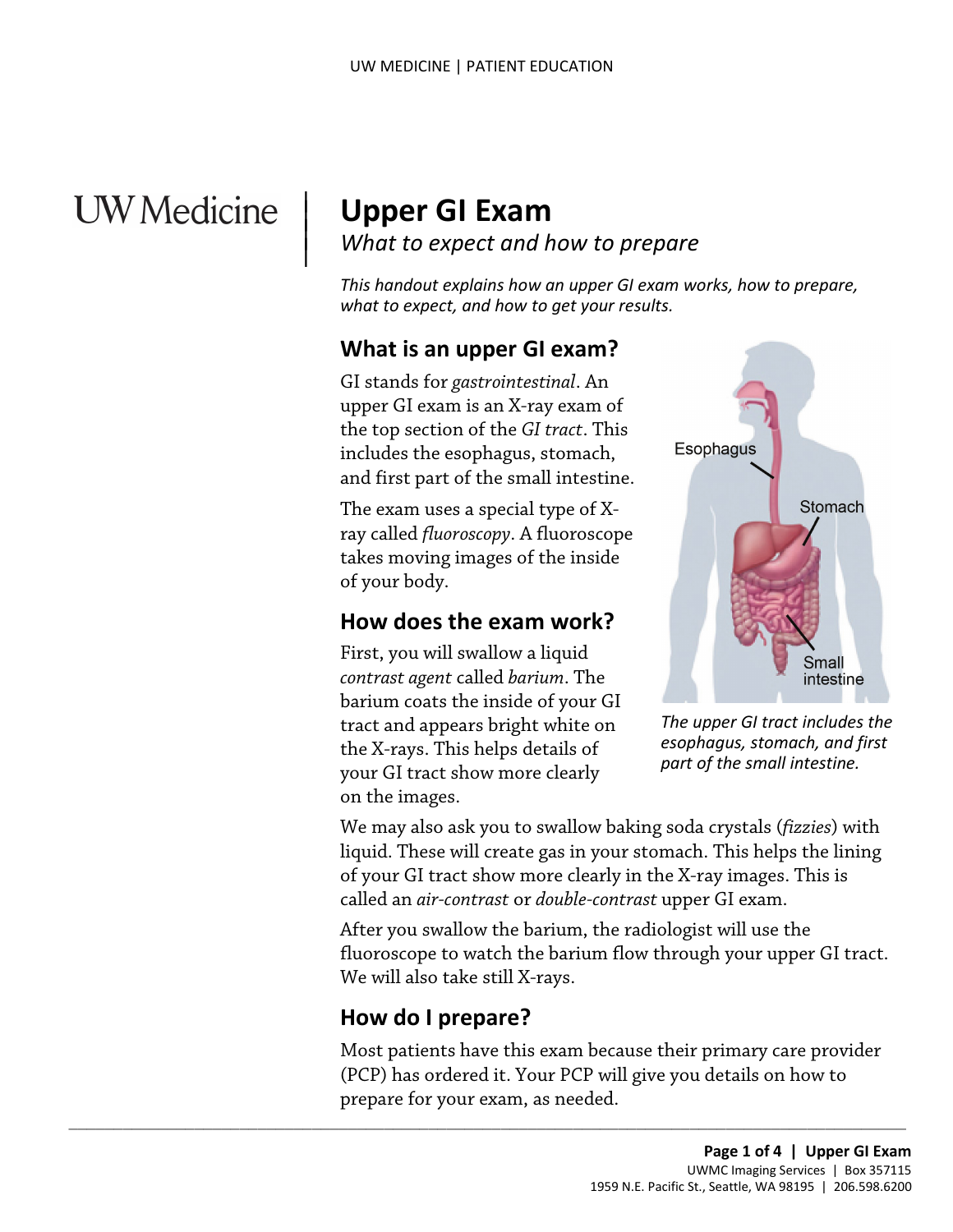- Be sure to tell your PCP:
	- About any recent illnesses or other health issues
	- About any allergies you have to medicines
	- If you have ever had a reaction to contrast that contains iodine
- *If you were assigned female at birth:* Tell your provider if you are pregnant or breastfeeding, or if there is any chance you could be pregnant.

#### **The Night Before**

You may eat your evening meal as usual.

#### **Exam Day**

 **Starting 6 hours before** your upper GI exam:

- Do **not** eat or drink anything.
- Do **not** smoke or chew gum.
- Starting 6 hours before your upper GI exam:<br>
 Do not eat or drink anything.<br>
 Do not smoke or chew gum.<br>
 It is OK to take your prescribed medicines with small sips of water.<br>
What can Lexnect? • It is OK to take your prescribed medicines with small sips of water.

#### **What can I expect?**

- The exam will take about 30 minutes.
- We will ask you to change into a hospital gown and pants.
- We will ask you to remove jewelry, metal, and any plastic objects that could show up on the X-ray images.

#### **How is the exam done?**

- A technologist will help you get into position on an exam table.
- • *If you were assigned female at birth:* **Before** the exam begins, tell the technologist if there is any chance you could be pregnant.
- • The technologist will then take an X-ray. This is done to get a "baseline" image of your GI tract before you drink the barium or take the fizzies.
- We may then ask you to take the fizzies with liquid.

 $\_$  ,  $\_$  ,  $\_$  ,  $\_$  ,  $\_$  ,  $\_$  ,  $\_$  ,  $\_$  ,  $\_$  ,  $\_$  ,  $\_$  ,  $\_$  ,  $\_$  ,  $\_$  ,  $\_$  ,  $\_$  ,  $\_$  ,  $\_$  ,  $\_$  ,  $\_$  ,  $\_$  ,  $\_$  ,  $\_$  ,  $\_$  ,  $\_$  ,  $\_$  ,  $\_$  ,  $\_$  ,  $\_$  ,  $\_$  ,  $\_$  ,  $\_$  ,  $\_$  ,  $\_$  ,  $\_$  ,  $\_$  ,  $\_$  ,

- • The technologist will again help you get into position. We will ask you to drink liquid barium, which is like a thin milkshake.
- • The [radiologist](javascript:glossAry() will use the fluoroscope to watch the barium as it moves into your esophagus and stomach.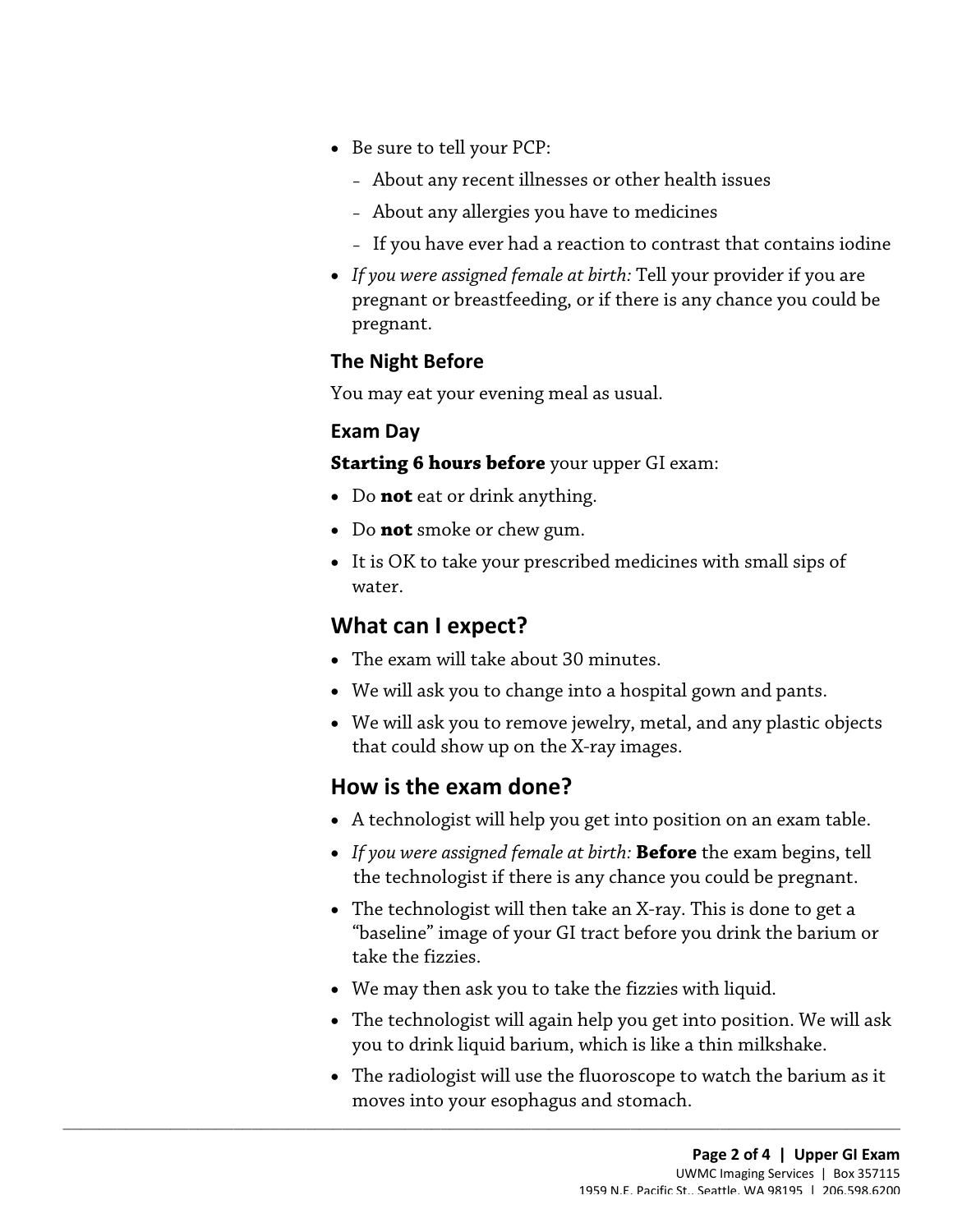- • When your upper GI tract is coated with the barium, we will take X-rays. We will ask you to stand up, then lie down on the exam table. The radiologist will take X-rays of your esophagus and stomach in both positions.
- We may ask you to drink more barium during the exam.
- room and get dressed. • After we have taken the X-rays, we will ask you to wait while the radiologist reviews the pictures for quality. We will do more Xrays if needed. If the images are clear, you may leave the exam

## **What will I feel during the exam?**

- The liquid barium has a berry flavor, but may taste a little chalky.
- • If you take the fizzies, you may feel the need to burp. The • If you take the fizzies, you may feel the need to burp. The<br>radiologist or technologist will ask you to hold the burp. The gas<br>in your stomach helps show more detail in the X-ray images.<br>• At times, we will ask you to:<br>radiologist or technologist will ask you to hold the burp. The gas in your stomach helps show more detail in the X-ray images.
	- • At times, we will ask you to:
		- Hold your breath and stay very still
		- – Move into different positions while standing, and while lying on the exam table
		- Roll back and forth on the table
	- You may hear noise when the fluoroscope moves and takes images.

# **What happens after the exam?**

 $\_$  ,  $\_$  ,  $\_$  ,  $\_$  ,  $\_$  ,  $\_$  ,  $\_$  ,  $\_$  ,  $\_$  ,  $\_$  ,  $\_$  ,  $\_$  ,  $\_$  ,  $\_$  ,  $\_$  ,  $\_$  ,  $\_$  ,  $\_$  ,  $\_$  ,  $\_$  ,  $\_$  ,  $\_$  ,  $\_$  ,  $\_$  ,  $\_$  ,  $\_$  ,  $\_$  ,  $\_$  ,  $\_$  ,  $\_$  ,  $\_$  ,  $\_$  ,  $\_$  ,  $\_$  ,  $\_$  ,  $\_$  ,  $\_$  ,

- You can resume eating as usual and take your medicines, unless your provider tells you otherwise.
- • Drink 4 to 8 glasses of water a day for the next 3 days. This will help clear the barium from your body.
- Your stools may appear gray or white for 48 to 72 hours after your exam. This is because of the barium.
- If you are constipated, take a stool softener or laxative.
- If you drink alcohol or caffeine after your exam, you must also drink plenty of water. Otherwise, you could get constipated.
- you have not had a bowel movement or cannot pass gas. • **Call your provider** if it is more than 2 days after your exam and